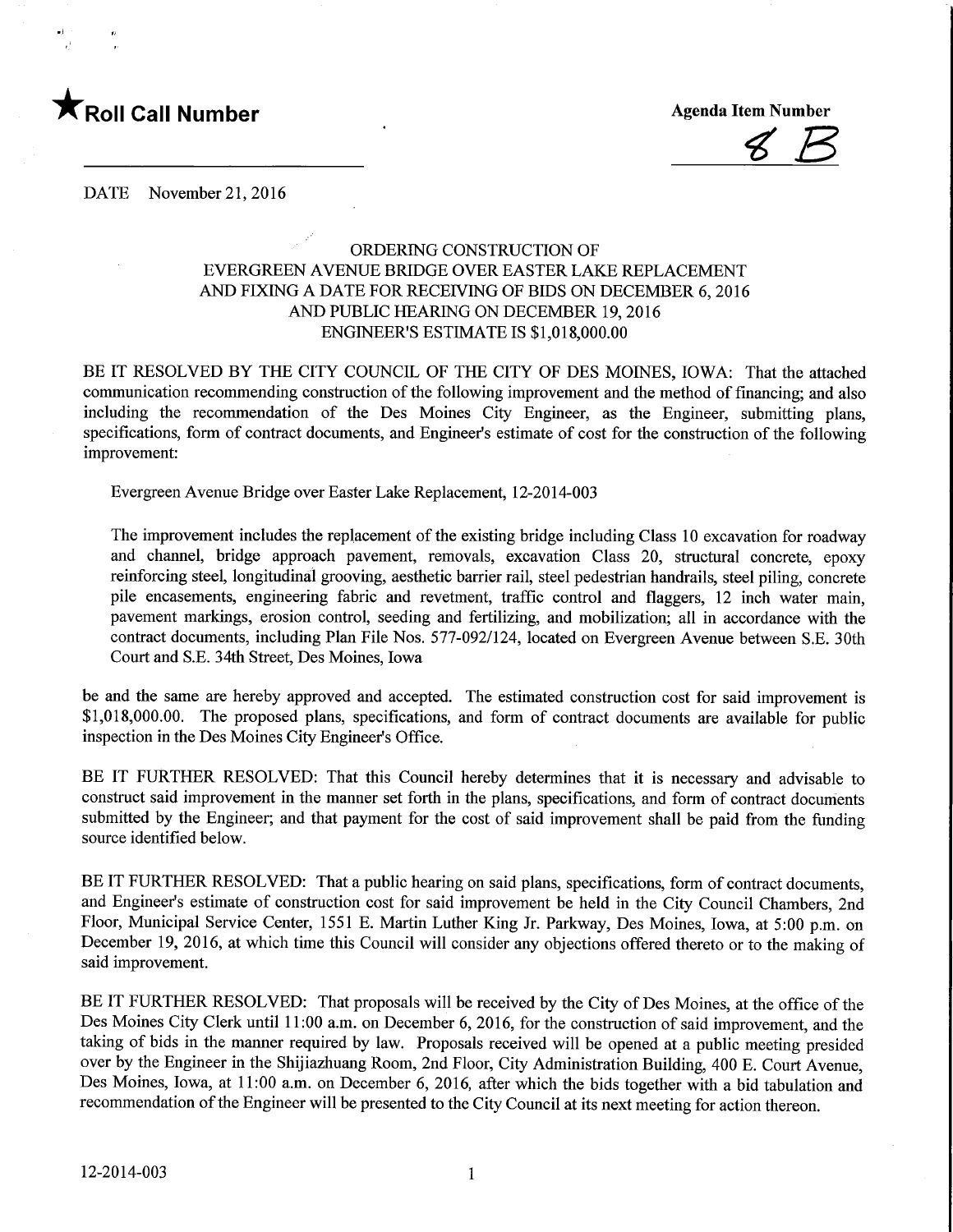

 $8B$ 

DATE November 21, 2016

BE IT FURTHER RESOLVED: That an appropriate Notice to Bidders for said improvement be posted, and Notice of Public Hearing for said improvement be published in the Des Moines Register, all as provided and directed by Chapter 26 and/or 314, Code of Iowa.

(City Council Communication Number  $\sqrt{\frac{6468}{5}}$  attached.)

Moved by to adopt.

FORM APPROVED: FUNDS AVAILABLE

they think

Kathleen Vanderpool' Deputy City Attorney

Daniel E. Ritter Des Moines Finance Director

Funding Source: 2016-2017 CIP, Page Bridge - 9, Evergreen Avenue over Easter Lake, BR050, Being: \$203,537 from the Polk County Conservation Board, \$50,715 from Des Moines Water Works for water main construction, and the remaining \$763,748 from BR050, G.O. Bonds

| <b>COUNCIL ACTION</b> | <b>YEAS</b> | <b>NAYS</b> | <b>PASS</b> | <b>ABSENT</b>   |
|-----------------------|-------------|-------------|-------------|-----------------|
| <b>COWNIE</b>         |             |             |             |                 |
| <b>COLEMAN</b>        |             |             |             |                 |
| GATTO                 |             |             |             |                 |
| <b>GRAY</b>           |             |             |             |                 |
| <b>HENSLEY</b>        |             |             |             |                 |
| <b>MOORE</b>          |             |             |             |                 |
| <b>WESTERGAARD</b>    |             |             |             |                 |
| <b>TOTAL</b>          |             |             |             |                 |
| <b>MOTION CARRIED</b> |             |             |             | <b>APPROVED</b> |
|                       |             |             |             |                 |
|                       |             |             |             |                 |
|                       |             |             |             |                 |
|                       |             |             |             | Mavor           |

I, Diane Rauh, City Clerk of said City Council, hereby certify that at a meeting of the City Council, held on the above date, among other proceedings the above was adopted.

IN WITNESS WHEREOF, I have hereunto set my hand and affixed my seal the day and year first above written.

12-2014-003

 $\overline{2}$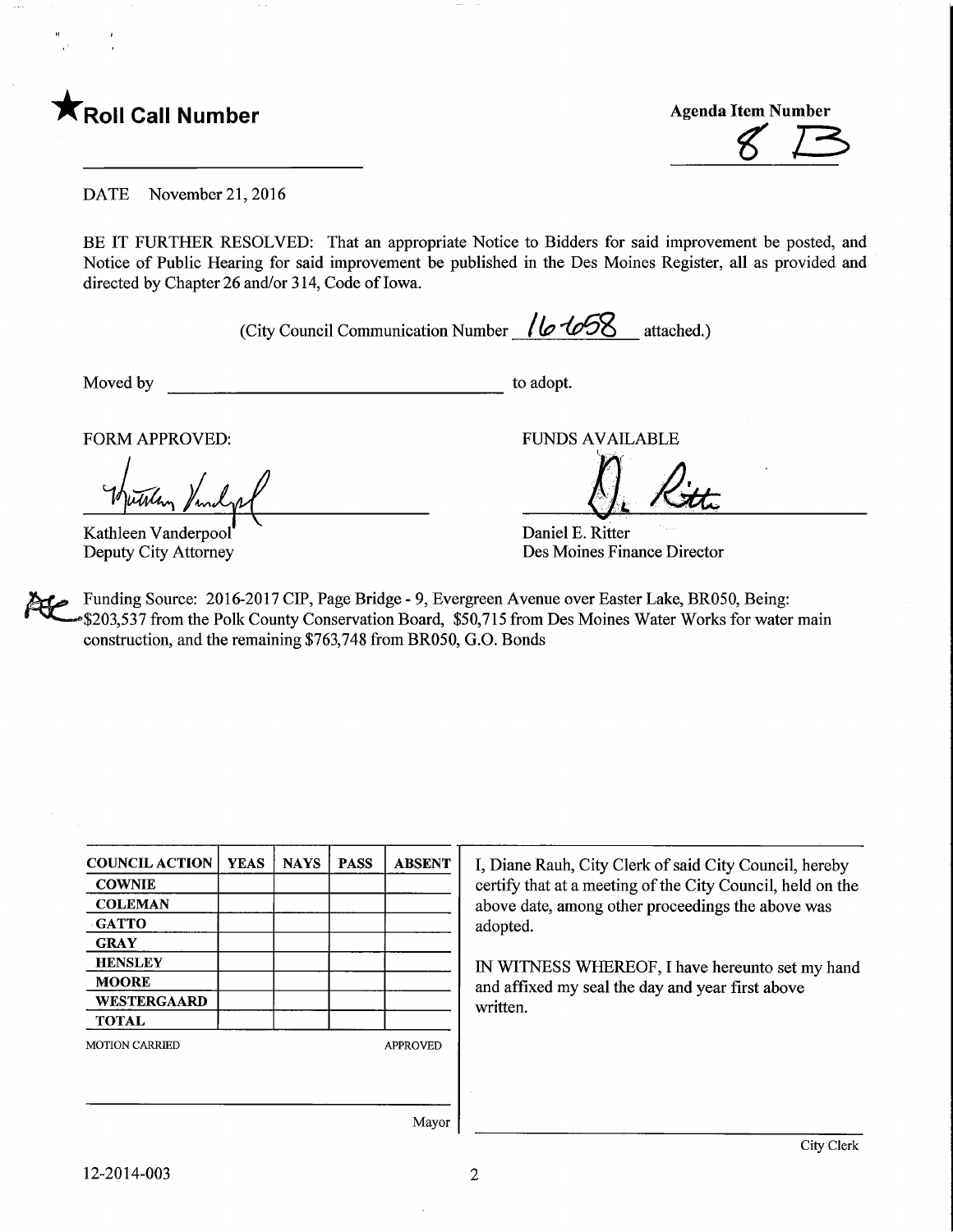# CONSTRUCTION ESTIMATE

### DEPARTMENT OF ENGINEERING

CITY OF DES MOINES, IOWA

Activity ID 12-2014-003IDOT PROJECT NO. NoneDATE: 11/04/2016

### PROJECT: EVERGREEN AVENUE BRIDGE OVER EASTER LAKE REPLACEMENT

|      |                  |                                                                          | <b>ESTIMATED UNITS</b> |              | <b>AMOUNT</b>     |              |
|------|------------------|--------------------------------------------------------------------------|------------------------|--------------|-------------------|--------------|
| NO.  | <b>ITEM CODE</b> | <b>DESCRIPTION</b>                                                       | <b>UNIT</b>            | <b>TOTAL</b> | <b>UNIT PRICE</b> | <b>TOTAL</b> |
| 0001 | 2102-2625000     | EMBANKMENT-IN-PLACE                                                      | CY                     | 318          | \$50.00           | \$15,900.00  |
| 0002 | 2102-2710070     | EXCAVATION, CLASS 10, ROADWAY AND BORROW                                 | CY                     | 37           | \$100.00          | \$3,700.00   |
| 0003 | 2102-2710090     | EXCAVATION, CLASS 10, WASTE                                              | CY                     | 500          | \$15.00           | \$7,500.00   |
| 0004 | 2104-2710020     | EXCAVATION, CLASS 10, CHANNEL                                            | CY                     | 500          | \$15.00           | \$7,500.00   |
| 0005 | 2105-8425005     | TOPSOIL, FURNISH AND SPREAD                                              | CY                     | 110          | \$75,00           | \$8,250.00   |
| 0006 | 2121-7425020     | GRANULAR SHOULDERS, TYPE B                                               | <b>TON</b>             | 11           | \$200.00          | \$2,200.00   |
| 0007 | 2123-7450000     | SHOULDER CONSTRUCTION, EARTH                                             | <b>STA</b>             | 0.5          | \$1,000.00        | \$500.00     |
| 0008 | 2210-0475290     | MACADAM STONE BASE                                                       | <b>TON</b>             | 200          | \$50.00           | \$10,000.00  |
| 0009 | 2301-0685550     | BRIDGE APPROACH PAVEMENT, AS PER PLAN                                    | SY                     | 335.6        | \$160.00          | \$53,696.00  |
| 0010 | 2315-8275025     | SURFACING, DRIVEWAY, CLASS A CRUSHED STONE                               | <b>TON</b>             | 235          | \$25.00           | \$5,875.00   |
| 0011 | 2401-6745625     | <b>IREMOVAL OF EXISTING BRIDGE</b>                                       | LS.                    | 1            | \$50,000.00       | \$50,000.00  |
| 0012 | 2402-2720000     | EXCAVATION, CLASS 20                                                     | CY                     | 238          | \$45.00           | \$10,710.00  |
| 0013 | 2403-0100010     | STRUCTURAL CONCRETE (BRIDGE)                                             | CY                     | 373.7        | \$750.00          | \$280,275.00 |
| 0014 | 2403-7303000     | ISTRUCTURAL CONCRETE COATING                                             | SY                     | 205          | \$120.00          | \$24,600.00  |
| 0015 | 2404-7775005     | REINFORCING STEEL, EPOXY COATED                                          | LB                     | 91654        | \$1.10            | \$100,819.40 |
| 0016 | 2414-6424119     | ICONCRETE BARRIER RAILING. AESTHETIC                                     | <b>LF</b>              | 242          | \$120.00          | \$29,040.00  |
| 0017 | 2414-6445100     | STRUCTURAL STEEL PEDESTRIAN HAND RAILING ,10 IN. HEIGHT                  | LF                     | 213.2        | \$75.00           | \$15,990.00  |
| 0018 | 2414-6445100     | STRUCTURAL STEEL PEDESTRIAN HAND RAILING, 4'-6 HEIGHT                    | LF                     | 119.7        | \$120.00          | \$14,364.00  |
| 0019 | 2501-0201042     | PILES, STEEL, HP 10 X 42 ;14 @ 35' & 24 @ 35'                            | LF                     | 1330         | \$45.00           | \$59,850.00  |
| 0020 | 2501-5478042     | CONCRETE ENCASEMENT OF STEEL H PILES, HP 10 X 42 (P10L TYPE 3); 24 @ 17' | LF                     | 408          | \$125.00          | \$51,000.00  |
| 0021 | 2507-2638650     | BRIDGE WING ARMORING - EROSION STONE                                     | SY                     | 90           | \$55.00           | \$4,950.00   |
| 0022 | 2507-3250005     | <b>ENGINEERING FABRIC</b>                                                | SY                     | 800          | \$3.00            | \$2,400.00   |
| 0023 | 2507-6800061     | REVETMENT, CLASS E                                                       | <b>TON</b>             | 575          | \$70.00           | \$40,250.00  |
| 0024 | 2507-6875002     | REVETMENT, REMOVE AND REPLACE                                            | <b>CY</b>              | 100          | \$50.00           | \$5,000.00   |
| 0025 | 2510-6745850     | <b>REMOVAL OF PAVEMENT</b>                                               | SY                     | 288          | \$20.00           | \$5,760.00   |
| 0026 | 2518-6910000     | SAFETY CLOSURE                                                           | <b>EACH</b>            | 3            | \$250.00          | \$750.00     |

File: Esf, Bid tab, Prop Attach, Contract Attach (Unit Bid-w Item Codes).xls

Page 1 of 2

 $\chi$ 

 $\widetilde{\mathcal{N}}$ 

 $\lesssim -5$